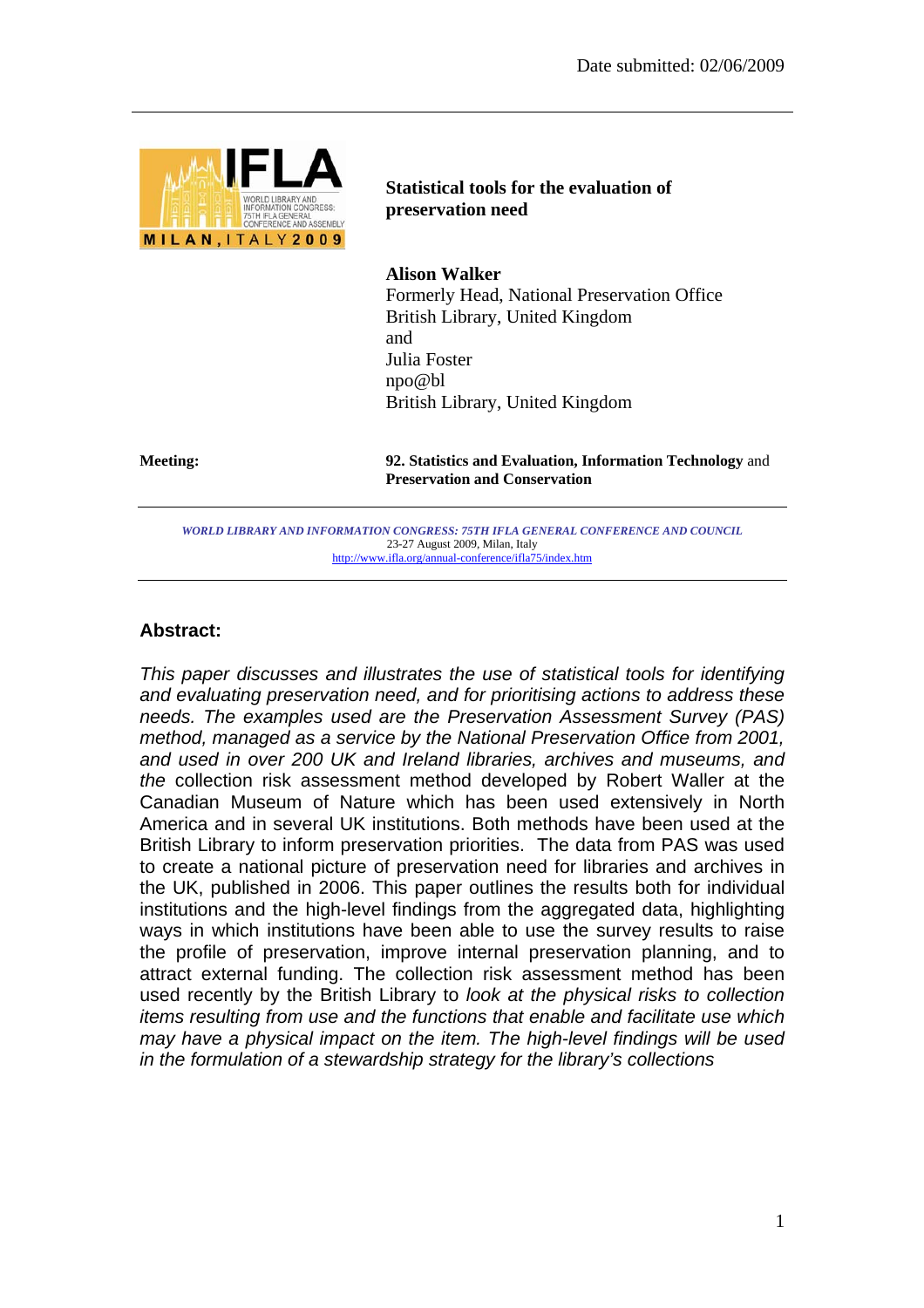

**Statistical tools for the evaluation of preservation need**

> Alison Walker Formerly Head, National Preservation Office British Library, United Kingdom and Julia Foster npo@bl British Library, United Kingdom

## *Introduction*

The British Library (BL) has used two different, but complementary, statistical methods for assessing preservation need. The first, the National Preservation office (NPO)'s Preservation Assessment Survey, has been in use since 2001, mainly in the UK, and I will describe its methodology, implementation and outcomes in some detail. The collection risk assessment method developed by Robert Waller at the Canadian Museum of Nature has been used at the BL more recently to extend and complement the earlier work and will be described more briefly.

## *The NPO Preservation Assessment Survey*

In 1995, the National Preservation Office (NPO) annual conference, *Piecing together the jigsaw: the framework for a national preservation strategy for libraries and archives*, London: National Preservation Office, 1996, debated the future needs and direction of preservation management, and the advances needed to develop a national preservation strategy. A national strategy, a shared, collaborative approach to the long-term support and survival of collections, was the goal, and a critical component for the development of the strategy was a national overview of preservation needs. The opportunity to achieve the statistical overview was provided by a research report commissioned by the British Library Research and Innovation Centre in 1995 published in 1998 P Eden et al., *A Model for assessing preservation needs in libraries*, London: British Library, 1998 (British Library Research and Innovation Report 125) The report recommended that the NPO should:

- Undertake a full pilot test of the assessment model
- Develop and test software
- Investigate the desirability of developing the needs assessment for archives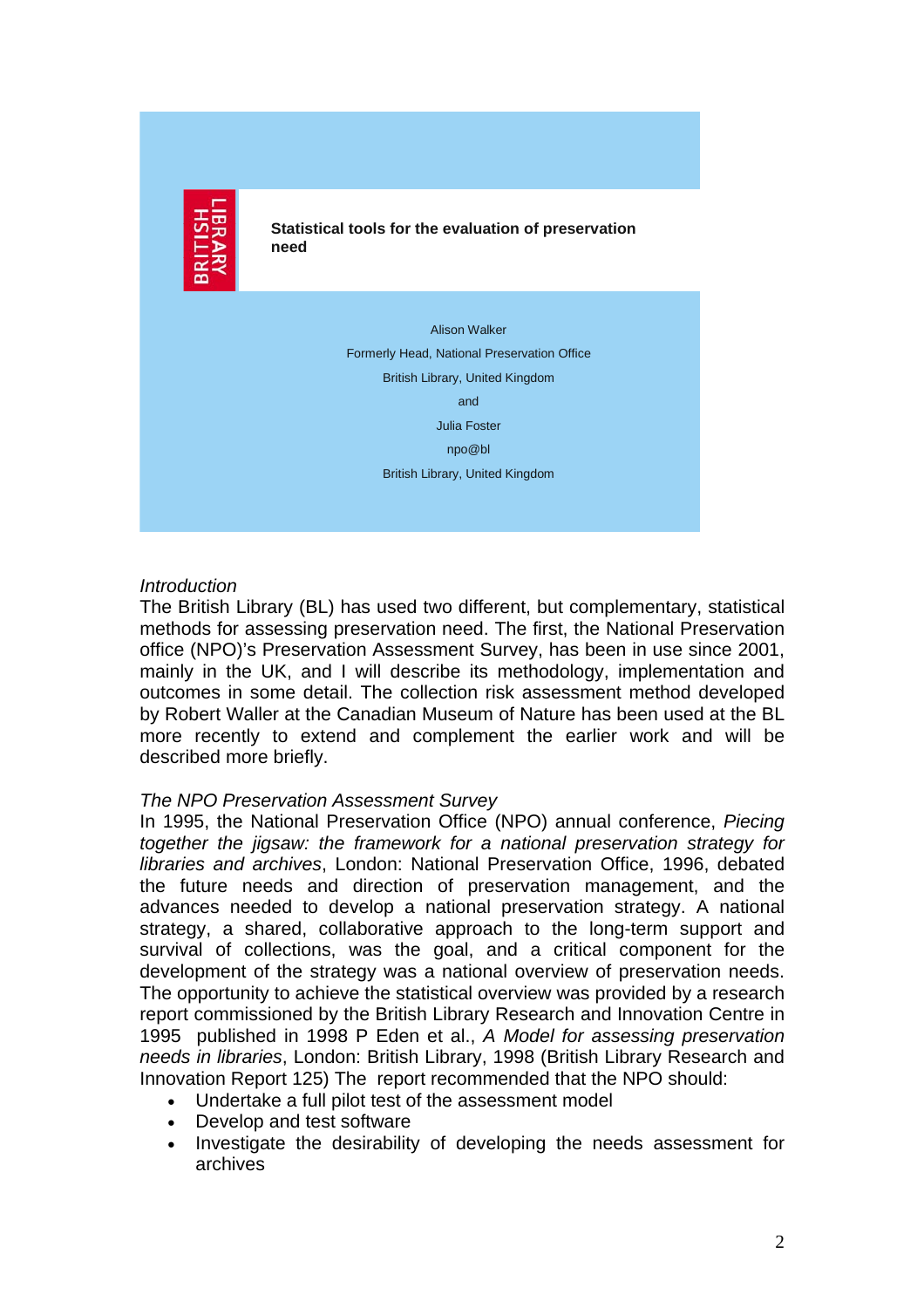## **Developing the methodology**

Between 1998 and 2001, the NPO undertook 12 pilot studies, using the model in a variety of types of library, with varying degrees of support, and with different staff skill sets. From these pilot surveys we concluded an optimum process: participants would be given printed guidance, should attend training courses delivered by the NPO, and it was recommended that both library/archive/curatorial and conservation skills were deployed, preferably by two staff members working together.

The research model covered libraries only. The Public Record Office (now the National Archives) seconded a member of staff to the development of a parallel archives model. Sampling methods being used in archives in the UK and the Netherlands were examined, and the applicability of the library model to the materials and physical storage arrangements found in archives was assessed. A single, harmonised model was produced, with extended guidance on sampling from archives, and the inclusion of relevant storage and environmental standards.

A software package to manage the data was developed, using Microsoft Access. This programme was chosen, after investigation of other options (notably FoxPro and its application Calipr) because of its wide availability in UK institutions, and because it was fully supported by the British Library. Development was undertaken by Julia Foster at the NPO.

In July 2001 the survey model was formally launched as a service from the NPO. The software is delivered under licence, for single use. A charge is made to cover the creation of a tailored database and a report for each institution generated from the collected data. Take-up from both libraries and archives was enthusiastic. Between 2001 and 2005 over 200 surveys were completed, most by UK libraries and archives, and a few from overseas.

The model had been designed to facilitate an assessment of national needs and priorities and the research team suggested that further guidance should be sought from a statistician on the cluster sampling needed to permit analysis by sector and region. This guidance was commissioned in 2002 (Claire Creaser, *The national picture of preservation needs. A sampling strategy for the National Preservation Office*, Loughborough University, 2002). In outline, Creaser devised a stratified cluster sample for libraries (public and academic) and archives (local authority and special repositories) in the English regions, Scotland, Wales and Northern Ireland. This required surveys from a minimum of 96 institutions. Following further discussion it was agreed to exclude collections for which preservation was not a prime concern, such as student loan collections, and public library lending stock. The category of special libraries, not included in Creaser's typology, was added to the aggregation, since we were very aware that many have nationally significant collections and often have equally significant preservation problems. National libraries and archives were not included in the aggregation, but the NPO has completed surveys of several UK national libraries and archives.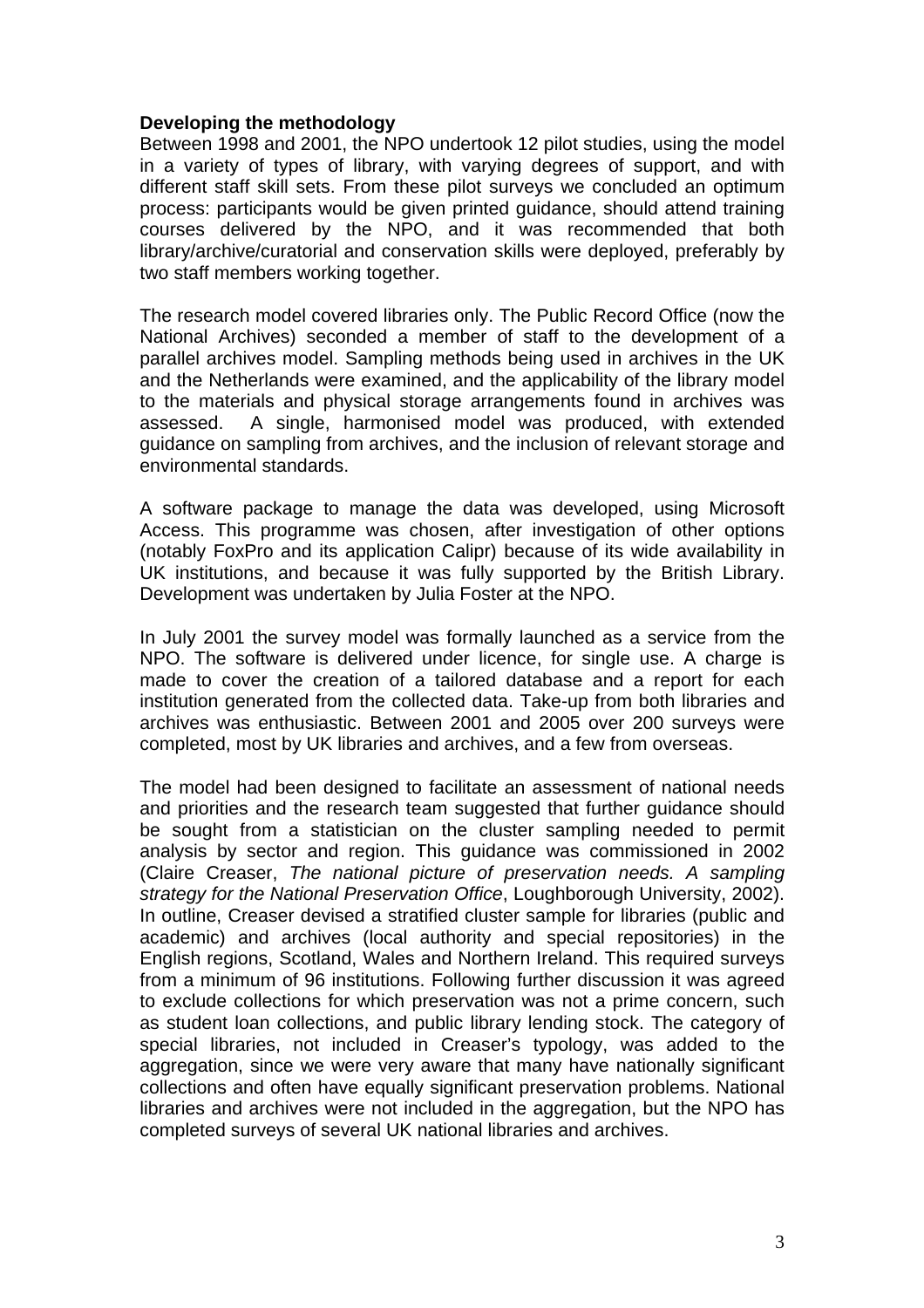Between 2001 and 2005 over 200 surveys were completed. 97 were selected for aggregation to create the national picture. Aggregation of data and stratification according to the cluster sample outlined by Creaser was undertaken in 2004 and 2005 by Julia Foster. The statistical criteria were met in most respects. Only in the distribution across the English regions was there insufficient data to create full regional pictures. This remains a target for further analysis. The findings were formally published in February 2006 as *Knowing the Need*( http://www.bl.uk/npo/pdf/knowing.pdf ).

## **How it works**

The Preservation Assessment Survey (PAS) provides a snapshot of the way a collection is managed and the types of damage it shows. It is based on a sample of approximately 400 items selected from the library/archive as a whole or from a defined collection or 'population' within the institution's holdings. A sample of 400 items gives precision to  $\pm 5\%$ , with a confidence level of 95%.

Three alternative and equally valid methods of identifying the items are used: simple random sampling, systematic sampling, and stratified sampling. Although a simple random sample may be the 'purest', it is rarely used, since it requires a sampling base, such as a catalogue, in which all collection items are represented, without duplication- and this is rarely found. The systematic method, which spreads the sample evenly throughout the collection, selecting items at a set interval, is the most commonly used. Stratified sampling is used in collections which are complex either in layout or types of material.

Once the sample has been identified, a set of fifteen questions is completed for each item. These cover key areas of preservation: access, use, accommodation, usability and value and importance. The second section consists of a brief condition assessment, noting the damage exhibited by the item. Although PAS is not a full condition survey, it can give indications concerning conservation needs and can help prioritise action.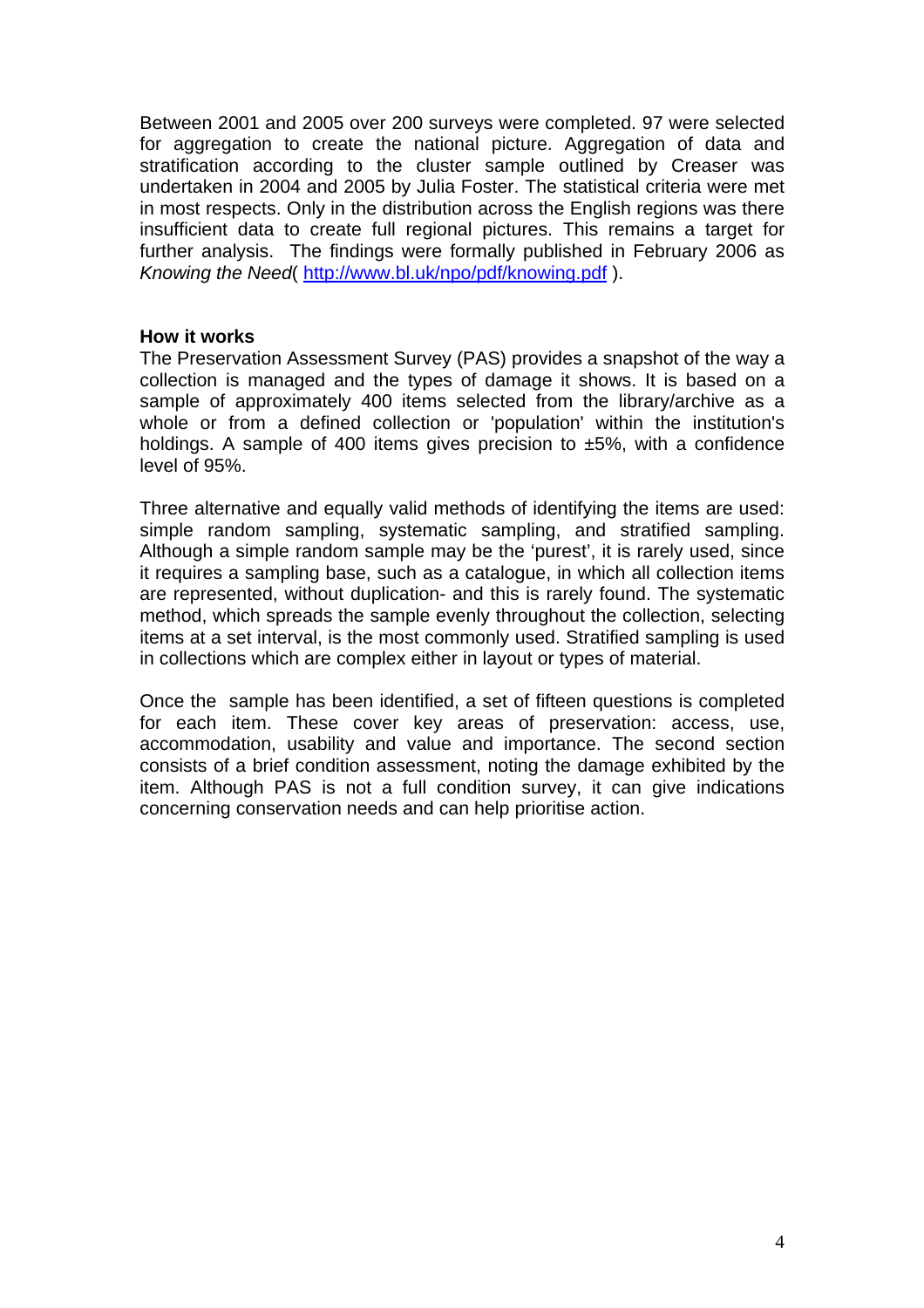

Fig. 1. The input screen for the Preservation Assessment Survey.

The preservation questions are framed around known risk factors for library collections. Where applicable the response is measured against national standards such as BS5454:2000, *Recommendations for the storage and exhibition of archival documents.* The answers are weighted and scored according to the impact of each factor, the highest scores being given for the level of use and physical condition and usability. The program performs a number of calculations to create a graphic preservation profile for the collection surveyed, showing the distribution of the 400 items across five bands from very low to very high priority. We have found that most items in most collections fall into the low/medium and medium bands. Significant numbers of items in the medium or medium/high bands usually indicate that there is a need for urgent and significant preservation measures. This visual representation allows immediate comparison between collections and has high managerial impact.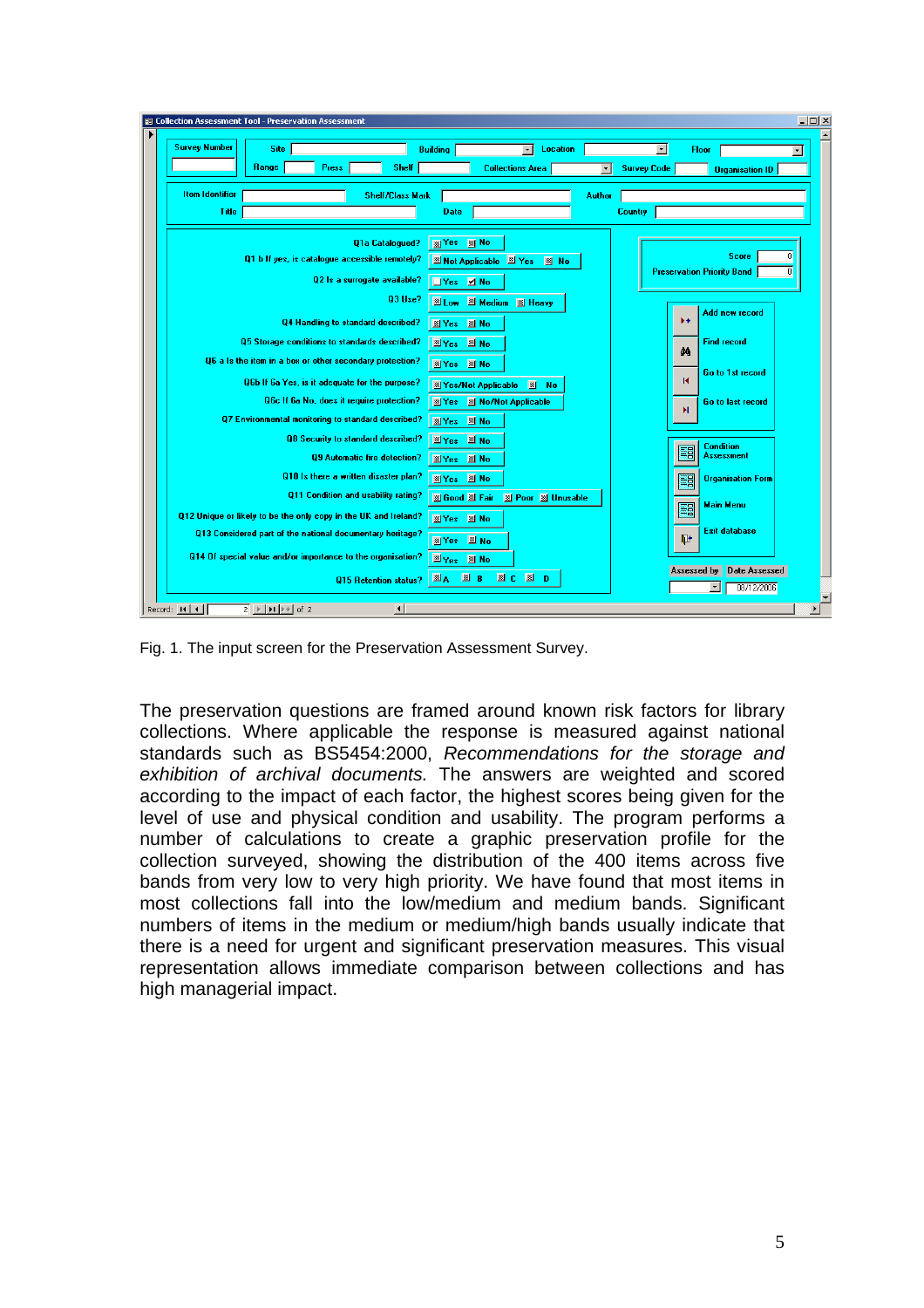

Fig. 2. In this graph, nine separate surveys are compared. Band 1 is very low priority, Band 5 is very high. The average (dark line) shows that some collections are worse and some better than average.

As a further step, changes to the preservation factors are modelled, to show the impact of individual and combined improvements in preservation practice. These are known as the 'What if?' reports. Modelling changes is a powerful planning tool for individual collections. On the national scale it offers the future opportunity to track progress against the 2005 findings of preservation need.



Fig. 3. In this graph representing a single collection, the impact of changing the individual preservation factors (level of use, storage, physical protection, environment, security and fire protection) is shown. All changes are beneficial except increased use.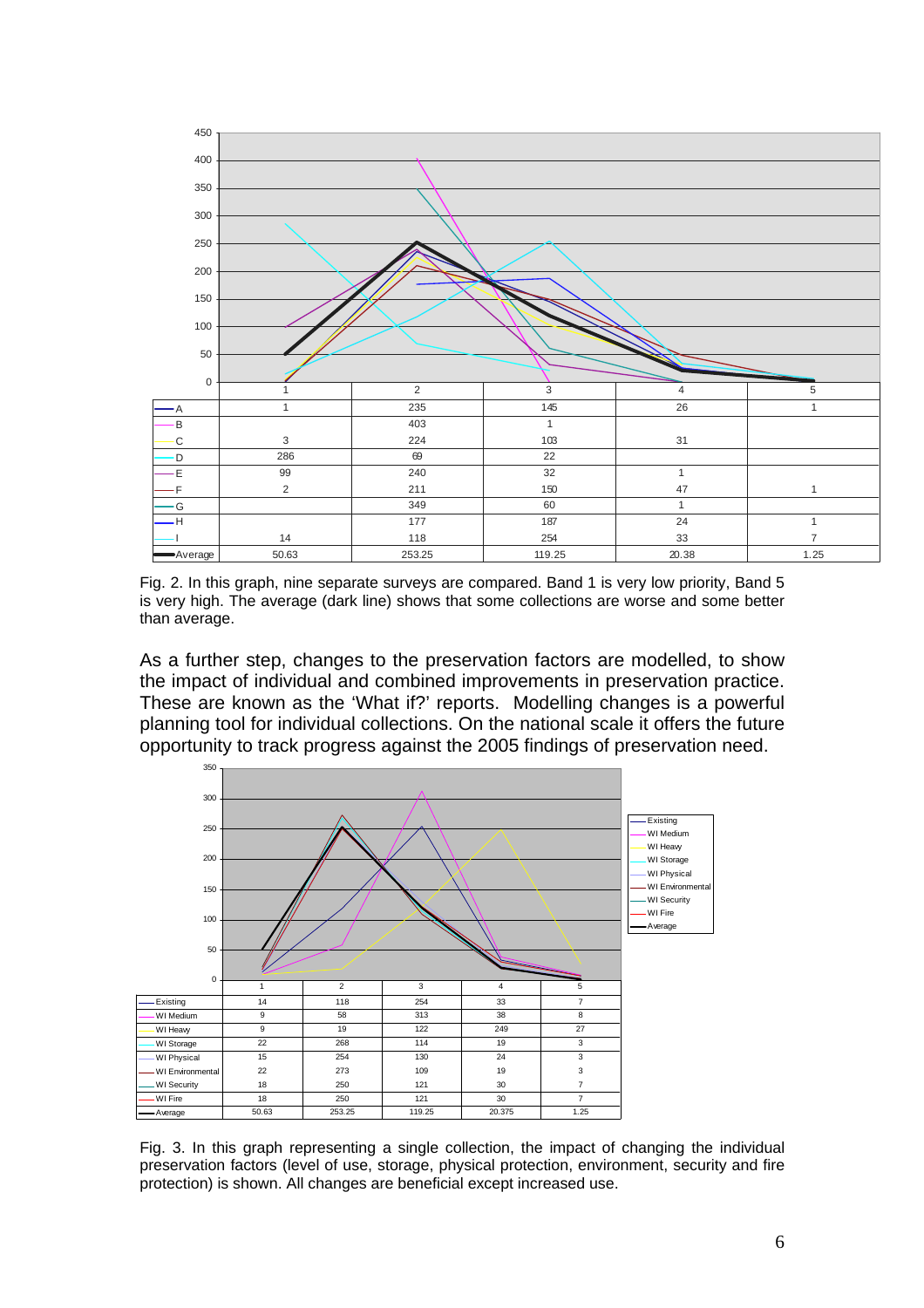## *Knowing the need*

The national aggregation of preservation need in UK libraries and archives published in 2006 summarised the findings and headlined the principal issues. The report incorporates survey data from 97 collections from 79 institutions. It records information about 43,682 separate items (books, documents, photographs, etc.), the sample representing an estimated total population of 28 million items.

| <b>HANDLING</b><br>Staff and users are routinely given guidance and<br>information about the safe handling of materials.<br>Aids such as book supports, map weights, etc.<br>are available and used where appropriate.                                                                                                                                                                                     | Adequate<br>Inadequate | 65%<br>35% |
|------------------------------------------------------------------------------------------------------------------------------------------------------------------------------------------------------------------------------------------------------------------------------------------------------------------------------------------------------------------------------------------------------------|------------------------|------------|
| <b>STORAGE</b><br>Preventive measures are taken to protect the item<br>from hazards.<br>Good housekeeping procedures, such as vacuuming<br>and shelf-cleaning, are routinely carried out.<br>The item is stored at least 150mm off the floor.<br>$\blacksquare$ Primary protection is suitable for the item.<br>Oversize material is on suitable shelving.                                                 | Adequate<br>Inadequate | 50%<br>50% |
| <b>ENVIRONMENT</b><br>Relative humidity and temperature are routinely<br>monitored in the area in which the item is<br>normally kept.<br>Visible and ultra-violet light is controlled in the<br>area in which the item is normally kept.<br>■ Temperature and relative humidity levels in<br>the area in which the item is normally kept<br>usually fall within the ranges recommended<br>in BS 5454:2000. | Adequate<br>Inadequate | 34%<br>66% |
| <b>SECURITY</b><br>An assessment of security risks to the collection<br>of which the item is a part has been made and<br>steps have been taken to redress any inadequacies.                                                                                                                                                                                                                                | Adequate<br>Inadequate | 73%<br>27% |
| <b>FIRE</b><br>The item is protected by an automatic fire<br>detection system.                                                                                                                                                                                                                                                                                                                             | Adequate<br>Inadequate | 86%<br>14% |
| <b>WRITTEN DISASTER CONTROL PLAN</b><br>The item is covered by an up-to-date,<br>written disaster control plan, and staff<br>are trained in its implementation.                                                                                                                                                                                                                                            | Adequate<br>Inadequate | 54%<br>46% |

The analysis of the key areas of preservation across both libraries and archives shows that in there are deficiencies in many key areas, but the greatest is in environmental monitoring and conditions. A high percentage of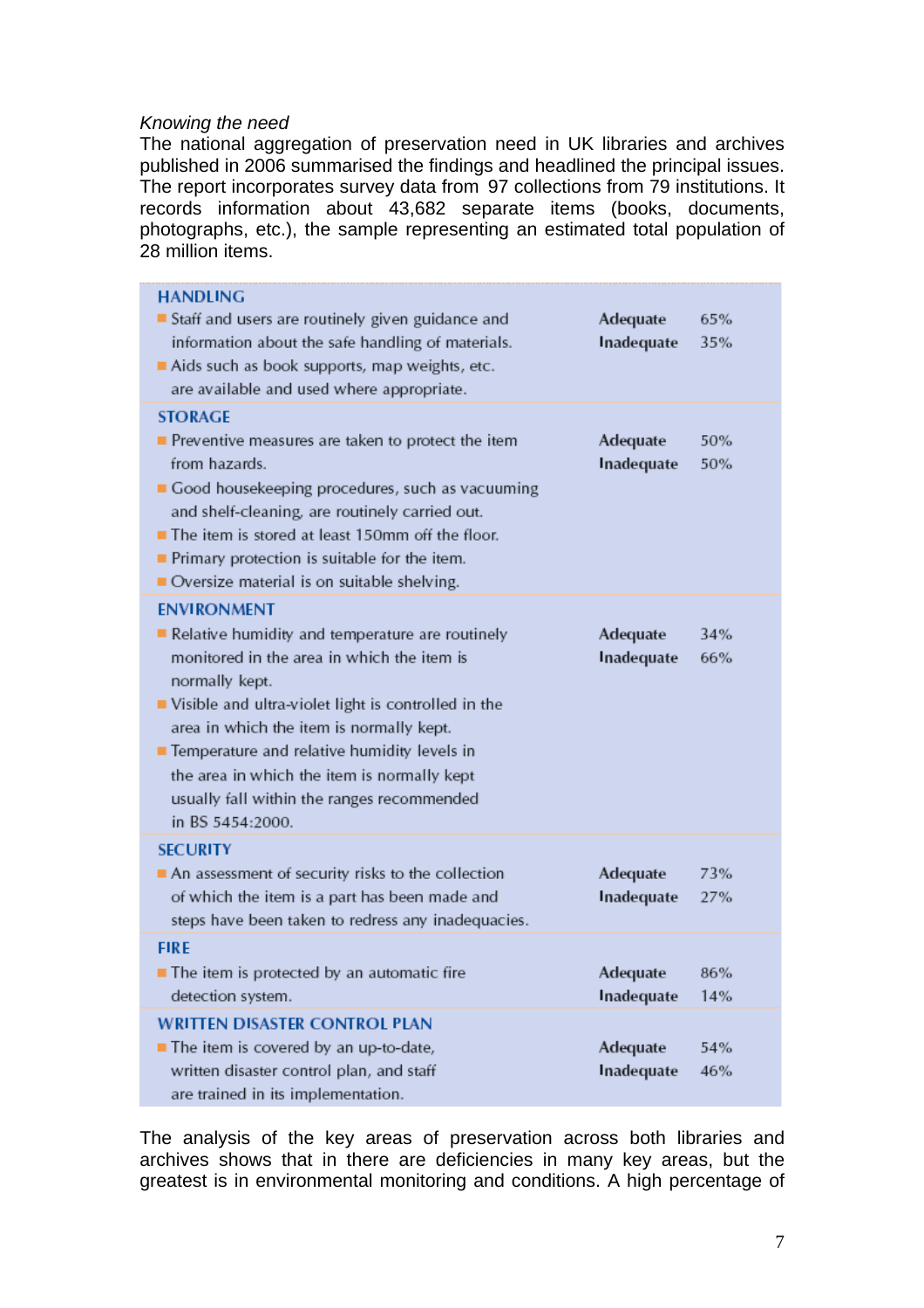material (66%) is stored in environmental conditions which do not meet the stated standard. We found that many institutions had no monitoring in place, and therefore no knowledge of what control or impact reduction measures were needed. When data is stratified to allow analysis across sectors, we find that 58% of items in archives have inadequate environmental monitoring and conditions, and 88% of items in libraries have inadequate environmental monitoring and conditions

When looking at condition and usability, we found that overall 54% of material was in good condition, 33% fair, 10% poor and 3% unusable. Poor or unusable material is inherently unstable - it is actively deteriorating or likely to suffer further damage in normal use. 13% of all material was unstable. We also found that unstable material was more likely to be at risk from poor preservation practice than stable material.

The data we collected allows us to indicate the general level of cataloguing backlogs. Overall, 74% of items are catalogued. 26% of catalogued records are accessible on the internet. In libraries, 82% of material is catalogued. In archives, 66% of material is catalogued.

Physical damage is more common in certain categories of material: newspapers and parchment documents showed high levels of damage. Analysis of damage to bindings showed that slight damage is very common, and that 9% of all material has significant binding damage. In the population represented by these surveys, 2.5 million bindings are significantly damaged.

Perhaps surprisingly, we did not find large amounts of brittle paper. Only 3% of material had significantly brittle paper. However, we found that 68% of material was created after 1850 and therefore likely to become brittle in the future, and 68% of this material was kept in inadequate environmental conditions. This material is at high risk of deterioration.



**Action points**

Environmental monitoring

Storage

Packaging

Surface dirt

Disaster planning

Stabilisation of bindings

Addressing the future risk of acidic paper

 $\overline{2}$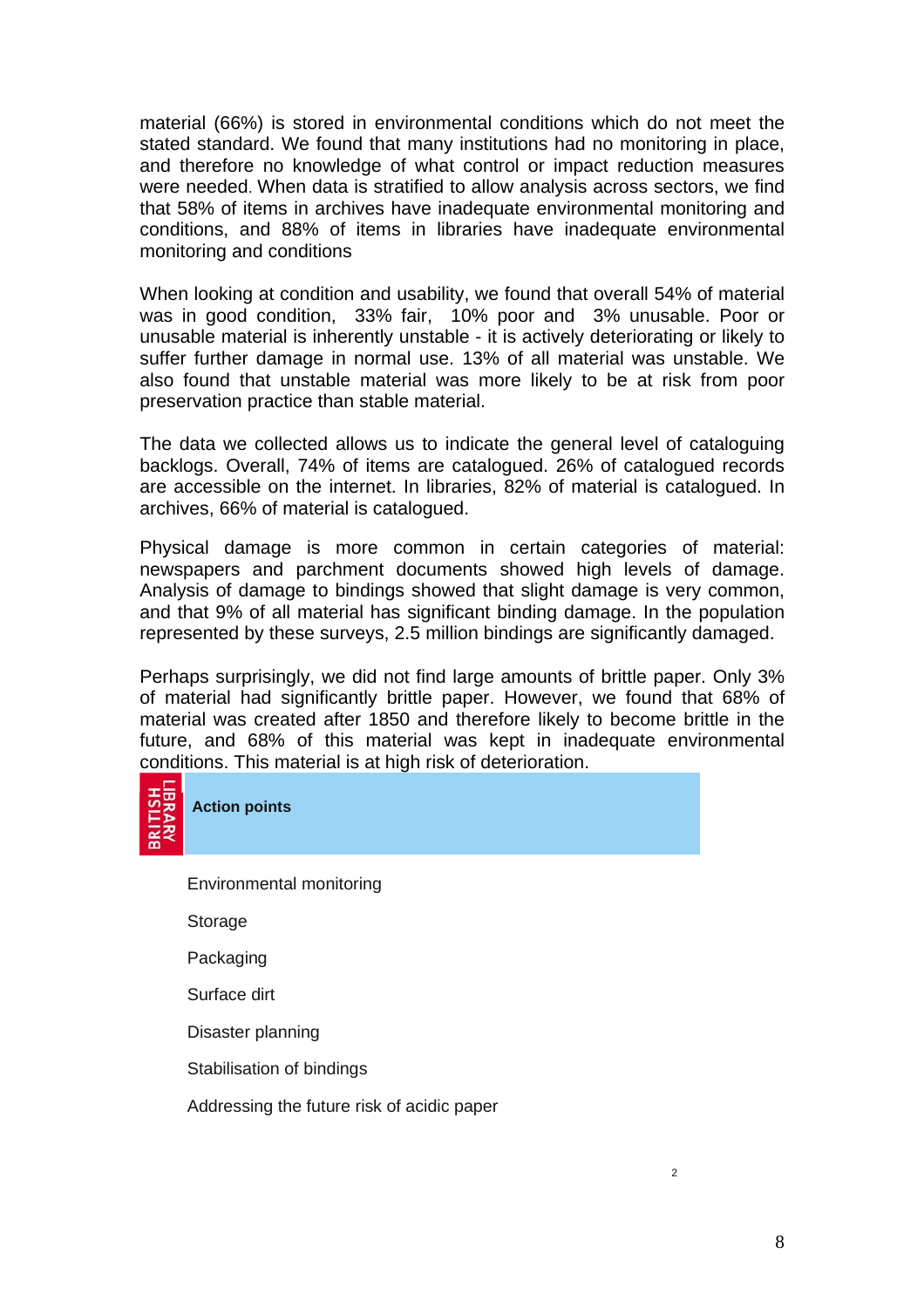We found that action was needed in certain key areas:

- Environmental monitoring
- Storage
- Packaging
- Surface dirt
- Disaster planning
- Stabilisation of bindings
- Addressing the future risk of acidic paper

## **Using the statistics**

Client libraries receive a report containing a statistical analysis of the quality of the preservation of their collection, and the types and degree of damage discovered, and recommendations for action to target weaknesses. They have used their assessments in different and very constructive ways. We anticipated that they would be used for developing action plans, preservation policies and annual workplans, cost modelling, justifying investment and initiating conservation projects, and indeed they were. We have now reached the stage at which libraries are seeking to repeat surveys in order to assess the impact of changes made as a result of the survey, or of a move to new accommodation. Less tangible but perhaps even more important is the impact of hard data in decision-making; the persuasiveness of good statistics for top management and funding bodies cannot be underestimated. A user survey in 2005 also revealed unpredicted benefits such as providing documentation for succession planning, support for 'one-man bands', increased motivation and the confirmation of existing perceptions. One user said of her statistics that she 'reflected on them quarterly'- what a active and forward-looking use.

The data from the national aggregation is used as a comparator for individual surveys: each institution is compared against national data and where possible with a subset of a relevant category such as higher education or special libraries. Users say this is one of the most useful features of the survey.

As a method of assessment, the PAS has proved its worth for large collections where it would be impossible to make an item-by-item assessment, and where a big picture is needed for strategic decision-making. We have been asked many times whether it can be used on very small collections, and of course it can, but its strength lies elsewhere. It can be frustrating if its method is not fully understood: sampling a large collection inevitably means that some apparently important material is not selected for assessment, and the user must accept that this will happen. Participants must be willing and able to devote time to the process, since it is much less effective if spread over months rather than when done over a dedicated period of a few weeks. The user must also realise that the statistics are to be used and exploited- to be reflected on quarterly, perhaps- not simply shelved and ignored.

## *PAS at the British Library*

At the development stage, we used the parts of the BL, including the Newspaper Library, for pilot surveys. Between 2000 and 2004 the BL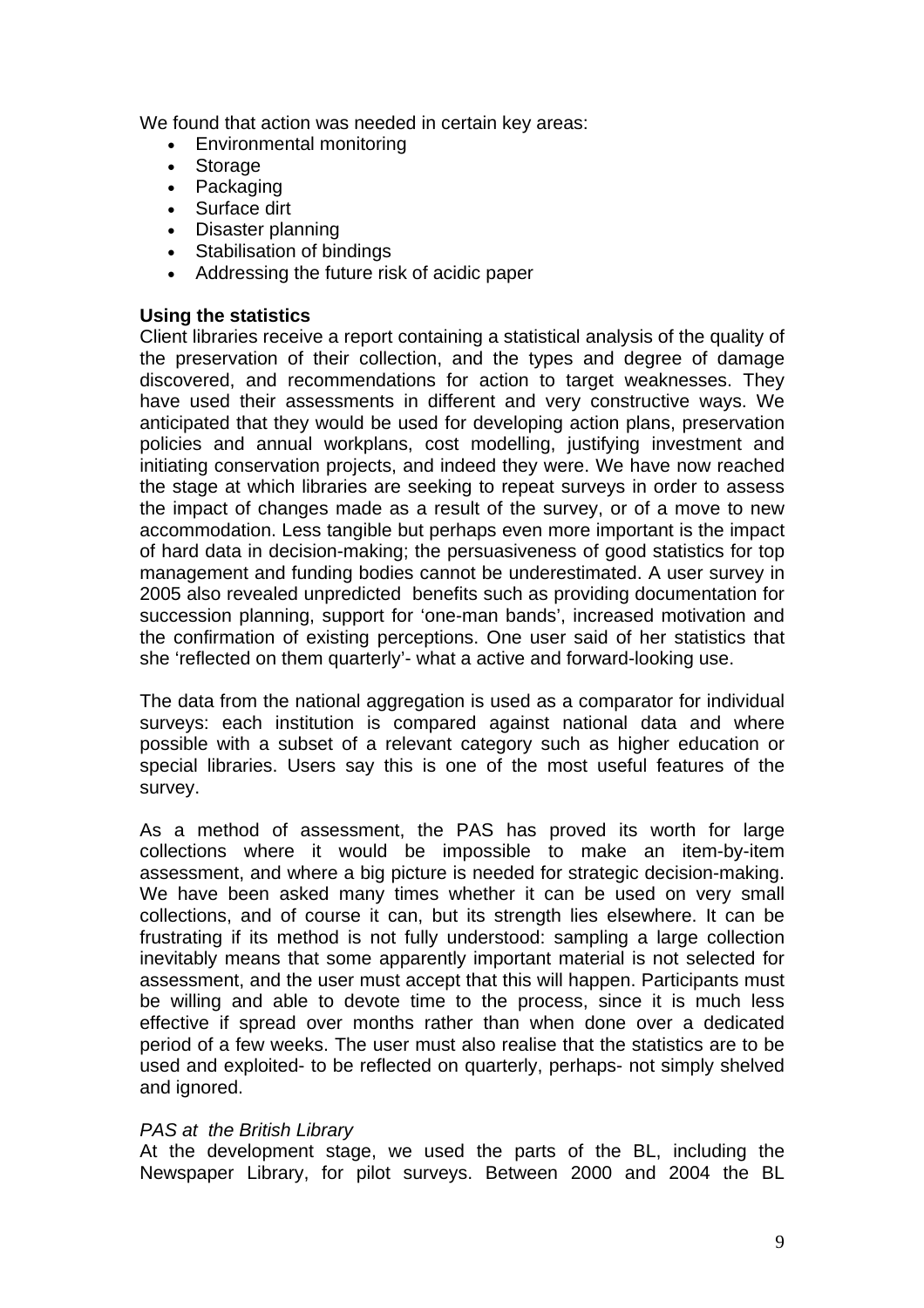undertook further surveys: firstly a 'Broad Brush' survey of the entire library, then individual surveys of thirteen collection departments: newspapers, early printed books, philatelic collections, music, manuscripts, Asia and Pacific collections, modern serials, modern monographs, official publications, science and technology, sound archive, maps, and document supply collections.

The table below illustrates the comparison between the condition of material in the collection departments, with newspapers being least stable, and maps most stable.



# Fig. 4

The next table shows a further series of comparisons, across the five preservation priority bands.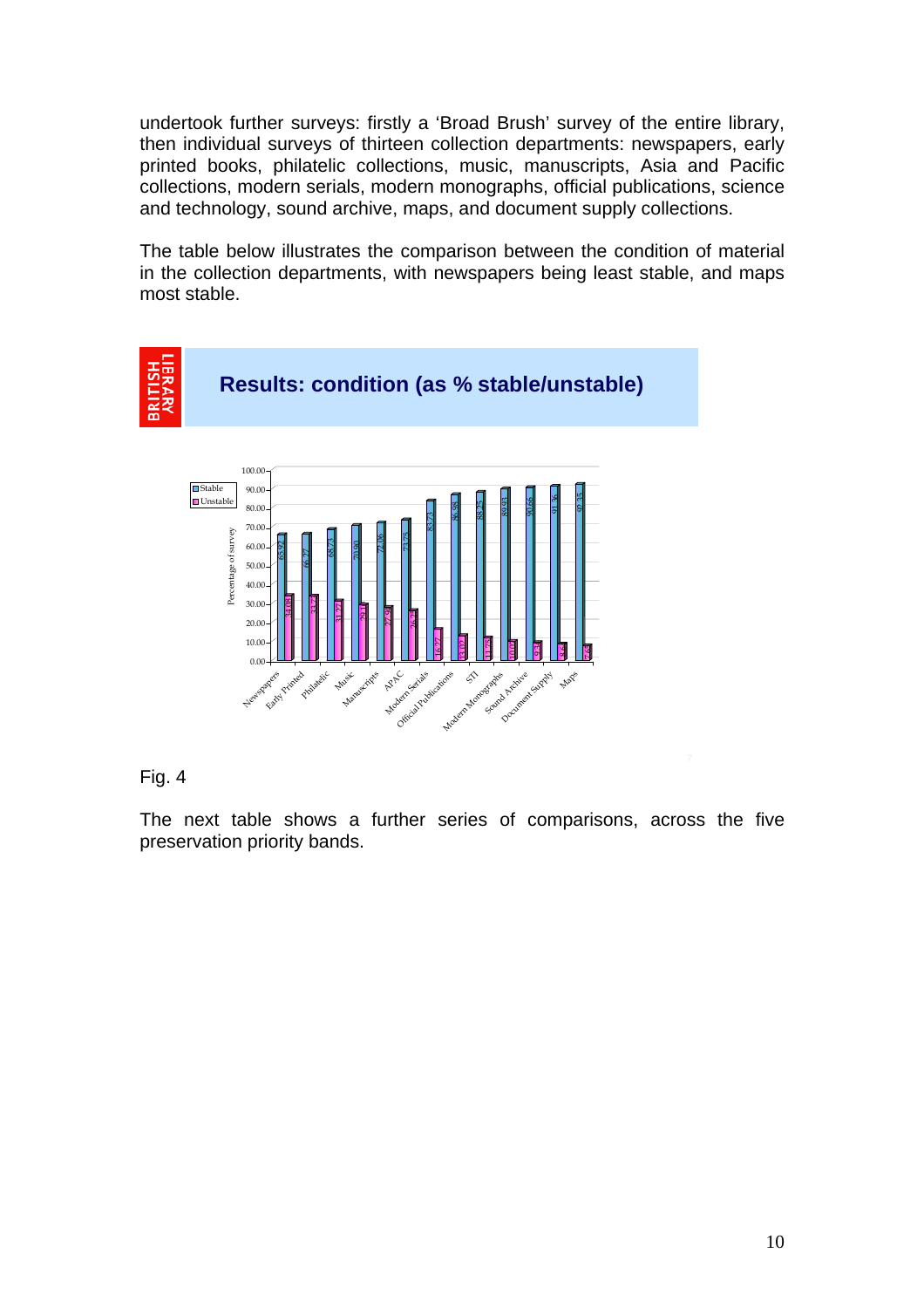

Fig. 5

These surveys have led to both large-scale conclusions and smaller-scale answers to ad hoc preservation questions. At the macro level, a baseline figure for overall collection condition has been established, and the BL data contributes to the national picture of preservation need. At the local level, this data contributes to preservation funding decisions, in the distribution of the annual budget across the library, and to assess the cost-effectiveness of particular preservation measures, for example the purchase of a boardslotting machine, and the potential impact of using mass deacidification processes. Key figures that have emerged are that 86% of the British Library's collections in stable condition, but that 5% of collections are 'unusable'- both figures clear indications for the direction of preservation policy. The findings concerning the newspaper collections provided critical decision-making information when the future of the BL Newspaper Library was under review.

*The Collection risk assessment method*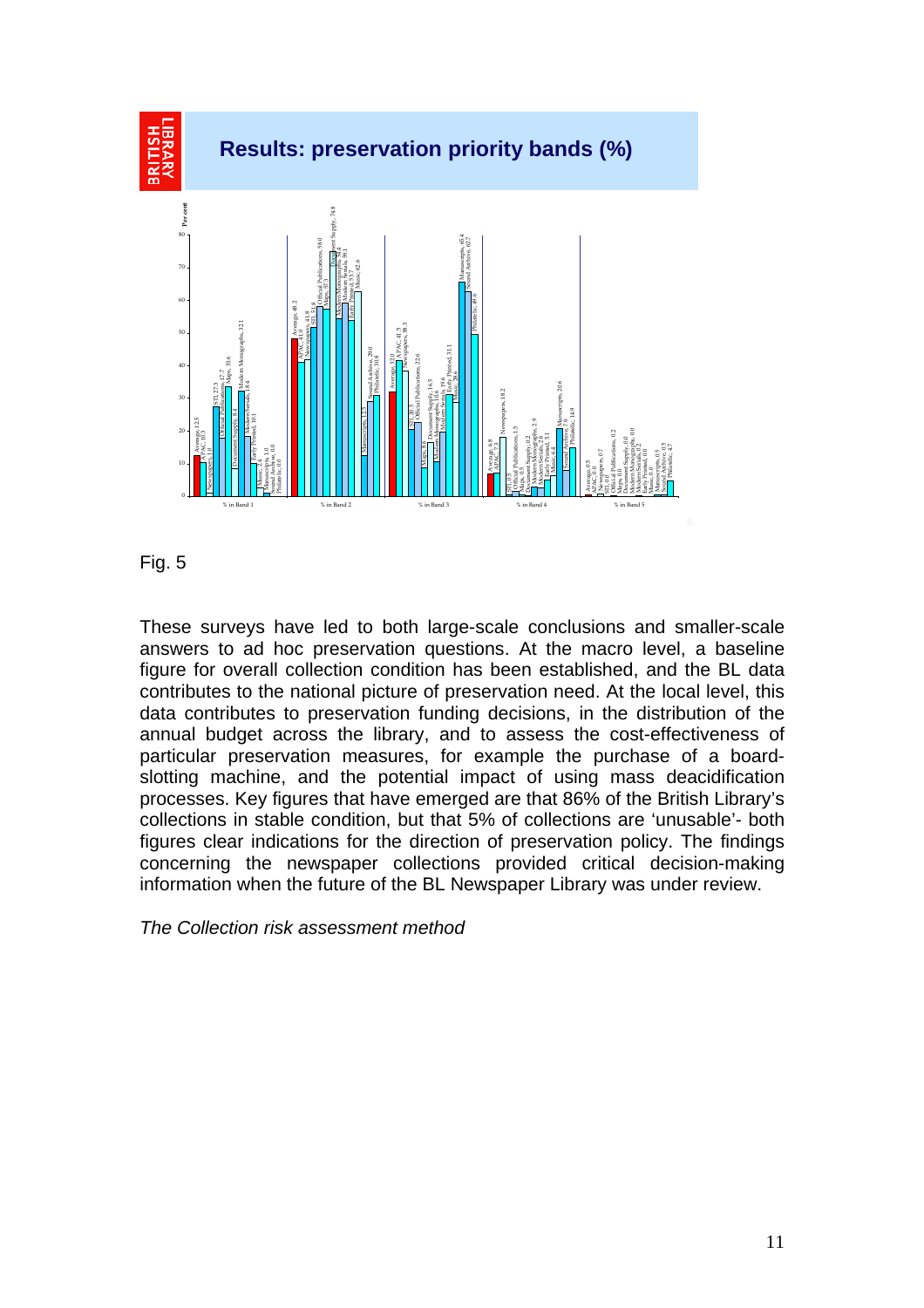| −<br>╾ | - |
|--------|---|
|        |   |
|        |   |
|        |   |
|        |   |
|        |   |
|        |   |
|        |   |

#### **Collection risk assessment method**

| Ten risk agents:                                         | Each risk factor is evaluated according to |
|----------------------------------------------------------|--------------------------------------------|
| <b>Physical forces</b>                                   | Frequency                                  |
| Thieves and vandals                                      | Severity                                   |
| Fire                                                     | Impact                                     |
| Water                                                    |                                            |
| Pests                                                    | Each risk may be mitigated by              |
| Contaminants                                             | Avoidance                                  |
| Radiation (principally light radiation)                  | <b>Blocking</b>                            |
| Incorrect temperature                                    | Detecting occurrence                       |
| Incorrect relative humidity                              | Responding to occurrence                   |
| Dissociation (loss, misplacement,<br>cataloguing errors) | Recovery                                   |

3

 In 2008, the BL undertook a further assessment of the risks to its collections, using a method developed by ICCROM, CCI and Robert Waller at the Canadian Museum of Nature, based on the joint Australian/New Zealand standard AS/NZS 4360:2004, *Risk Management*. This method addresses the question: what will be the condition of a collection at some future moment, if no actions are taken, or if new actions are taken. It assess the 'loss of value' in collections resulting from ten risk agents: physical forces, thieves and vandals, fire, water, pests, contaminants, radiation (principally light radiation), incorrect temperature, incorrect relative humidity and dissociation (loss, misplacement, cataloguing errors). Each risk factor is evaluated according to frequency, severity and impact, giving an overall magnitude of risk. Each risk may be mitigated, as appropriate to the magnitude of the risk, by avoidance, blocking, detecting occurrence, responding to occurrence, and recovery. The methodology, as described in Robert Waller's *Cultural property Risk Analysis Model*, Goteborg, 2003, is quantitative, and uses some complex mathematical modelling to evaluate the frequency, severity and extent of loss in value. In its full form, it is clearly a very time-consuming process: Waller estimated in a paper given at the IIC congress in 1994 that four person-years would be needed to complete the risk assessment at the Canadian Museum of Nature.

Following a course held in Romania in 2007, a risk assessment specifically of the physical risks to BL collections resulting from use and the functions that enable and facilitate use was undertaken. The areas considered were: acquisition, processing and placing; retrieval, reader and staff use of collections; imaging processes and practices; exhibition and loan; conservation and preservation. Patterns of use and functions of the collection were mapped, risks identified and evaluated. Magnitudes of risk were calculated according to a scale which assesses frequency, severity and extent between 1 and 5, which are totalled up to give a maximum magnitude of risk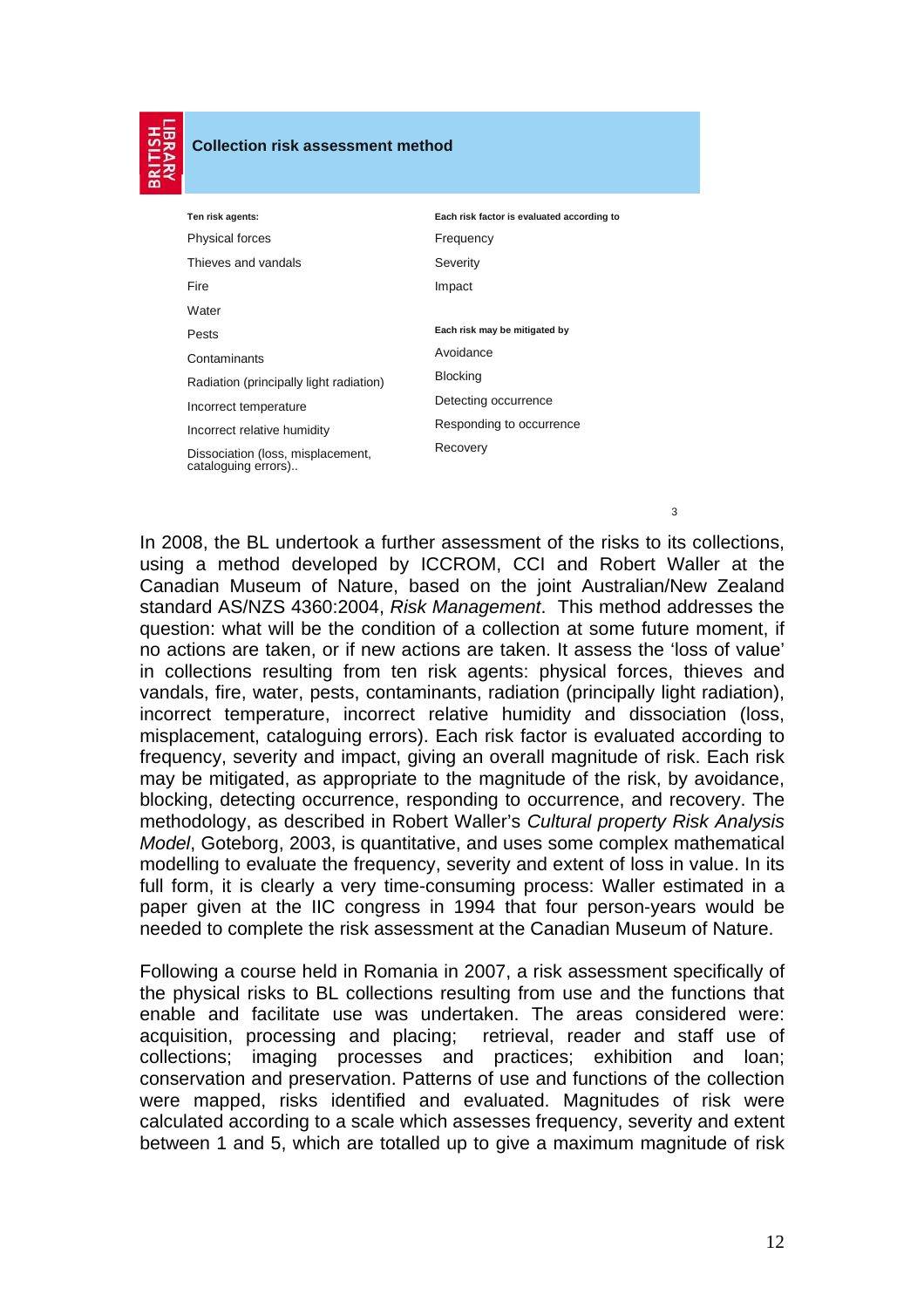of 15 points. A score of over 7.5 points is taken to be of medium or greater priority.

Using this method, it was shown that physical handling was the greatest risk to the collection, with each book being handled by up to 10 pairs of hands between retrieval and delivery and return to storage. It also emerged that a percentage of books ordered are not collected by readers, thus being brought out and returned to store without having been used.

The second greatest risk was dissociation, i.e. separation between the object and knowledge about the object, which can mean loss or misplacement or other form of unavailability, lack of cataloguing or foliation, poor tracking of movement of the object, etc.

Work is in progress to develop actions to mitigate the highest risks, and there will be further analysis of areas of activity which affect the condition of the collections. For example, there is already considerable emphasis on security, and the implementation of measures to minimise unnecessary movement of stock.

The findings of the full risk assessment will be vital in the development of the new strategy for the stewardship of the Library's collections, together with the recently completed Risk Assessment for Digital Material

(http://www.bl.uk/aboutus/stratpolprog/ccare/introduction/digital/riskassessment.pdf) and an analysis of future publishing trends. From these sources, the planning assumptions for the care of the British Library's 150 million physical items and 300 terabytes of electronic material will be established and the new stewardship strategy will be defined.

## *Two complementary methods of assessment*

Both of these methods of assessing preservation need and priorities use an assessment of risk- Waller's method is explicit, but implicit also in PAS is the evaluation of a collection against a set of defined risk factors. The defined risks are very much comparable: with the exceptions of radiation and contaminants, Waller's ten agents of deterioration, based on the classic list of agents drawn up by Stefan Michalski, are embedded in the fifteen preservation questions of PAS. PAS also embodies a definition of significance, which is a particularly difficult exercise, and not always entirely achieved, but which we consider vital in libraries, where the significance of items is fully recognised to be relative to the functions and research orientation of the collection.

Waller's methodology aims to rank the magnitude of these factors in a particular collection by scoring and weighting them according to frequency, severity and impact. PAS includes a fixed scoring system based on the known or assumed impact of risk factors. Both methods draw conclusions on the nature and magnitude of risks to a collection which will lead to recommendations for priority actions to mitigate the impact of the risks.